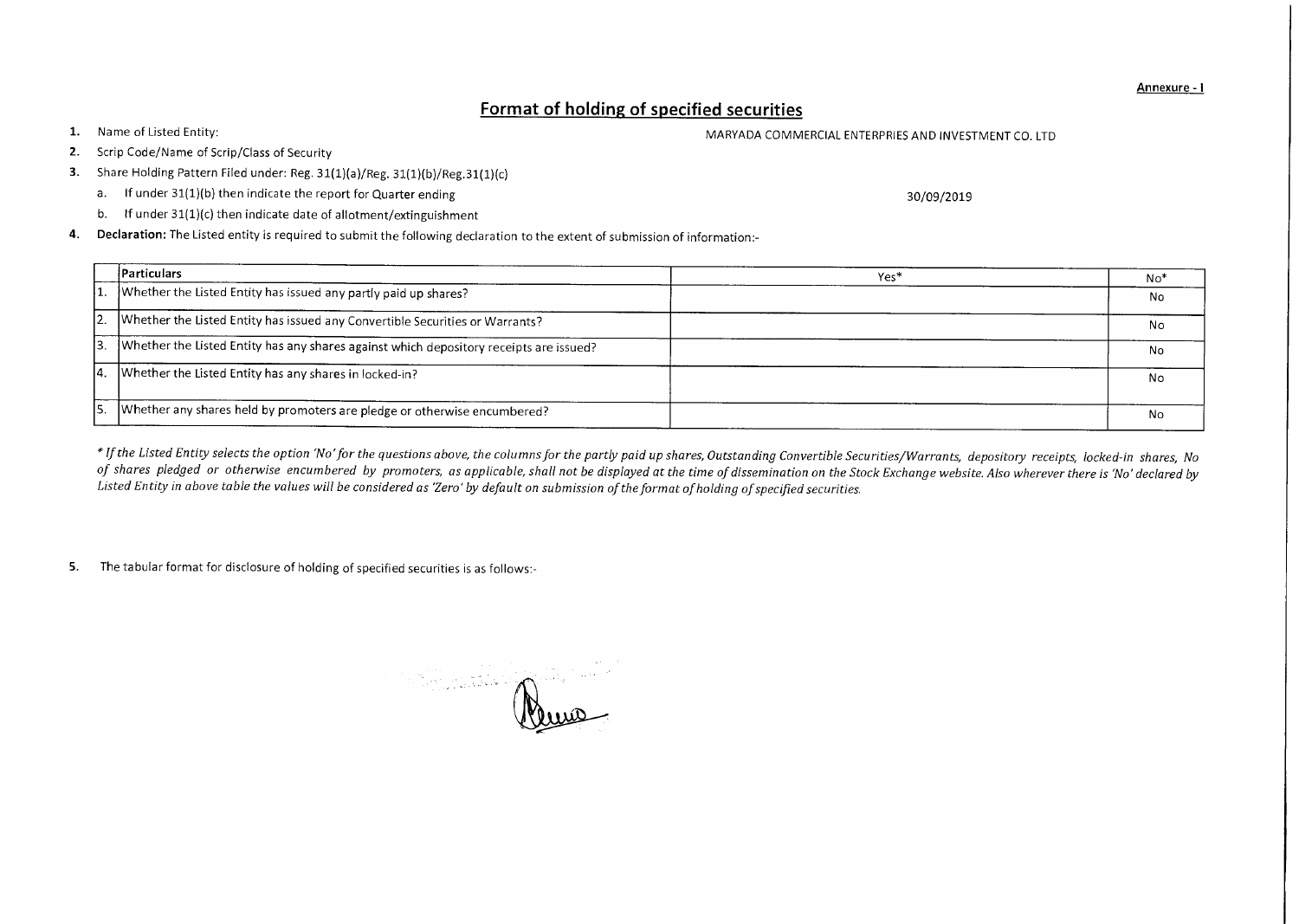|          |                                |                             |                                          |                                     |                          |                                        | Table I - Summary Statement holding of specified securities |                                                                                            |                                  |       |                                |                                                        |                                                                                               |                               |                                          |                                                     |                                                           |        |
|----------|--------------------------------|-----------------------------|------------------------------------------|-------------------------------------|--------------------------|----------------------------------------|-------------------------------------------------------------|--------------------------------------------------------------------------------------------|----------------------------------|-------|--------------------------------|--------------------------------------------------------|-----------------------------------------------------------------------------------------------|-------------------------------|------------------------------------------|-----------------------------------------------------|-----------------------------------------------------------|--------|
| Category | Category of shareholder        | Nos. of<br>shareh<br>olders | No. of fully<br>paid up<br>equity shares | No. of<br>Partly paid-<br>up equity | underlying<br>Depository | No. of shares   Total nos. shares held | % of total no. of<br>shares (calculated                     | Shareholding as a Number of Voting Rights held in each class of securities   No. of Shares |                                  |       | Underlying<br>Outstanding      | Shareholding, as a %<br>assuming full<br>conversion of |                                                                                               | Number of Locked in<br>shares |                                          | Number of Shares pledged<br>or otherwise encumbered | Number of equity<br>shares held in<br>dematerialized form |        |
|          |                                |                             | held                                     | shares held                         | Receipts                 |                                        | as per SCRR,<br>1957)<br>As a % of<br>$(A+B+C2)$            | Class:Equity                                                                               | No of Voting Rights<br>Classeg:y | Total | Total as a<br>$%$ of $(A+B+C)$ | convertible<br>securities<br>(including<br>Warrants)   | convertible securities<br>(as a percentage of<br>diluted share capital)<br>As a % of (A+B+C2) | No. (a)                       | As a<br>% of total<br>Shares held<br>(b) | No. (a)                                             | As a<br>% of total<br>Shares held (b)                     |        |
| (1)      | (11)                           | (111)                       | (IV)                                     | (V)                                 | (VI)                     | $(VII) = (IV)+(V)+$<br>$\{V1\}$        | (VIII)                                                      |                                                                                            | (IX)                             |       |                                | (X)                                                    | $(Xi) = (V1i) + (X)$                                                                          |                               | (X  )                                    |                                                     | (XIII)                                                    | (XIV)  |
| (A)      | Promoter & Promoter Group      |                             | 60000                                    |                                     |                          | 60000                                  | 4.82                                                        |                                                                                            |                                  |       |                                |                                                        | 4.82                                                                                          |                               |                                          |                                                     |                                                           | 60000  |
| (B)      | Public                         | 595                         | 1185000                                  |                                     |                          | 1185000                                | 95.18                                                       |                                                                                            |                                  |       |                                |                                                        | 95.18                                                                                         |                               |                                          |                                                     |                                                           | 551850 |
| (C)      | Non Promoter-Non Public        |                             |                                          |                                     |                          |                                        |                                                             |                                                                                            |                                  |       |                                |                                                        |                                                                                               |                               |                                          |                                                     |                                                           |        |
| (C1)     | Shares underlying DRs          |                             |                                          |                                     |                          |                                        |                                                             |                                                                                            |                                  |       |                                |                                                        |                                                                                               |                               |                                          |                                                     |                                                           |        |
| (C2)     | Shares held by Employee Trusts |                             |                                          |                                     |                          |                                        |                                                             |                                                                                            |                                  |       |                                |                                                        |                                                                                               |                               |                                          |                                                     |                                                           |        |
|          | Total                          | 596                         | 1245000                                  |                                     |                          | 1245000                                | 100                                                         |                                                                                            |                                  |       |                                |                                                        | 100                                                                                           |                               |                                          |                                                     |                                                           | 611850 |

4.第5四章 au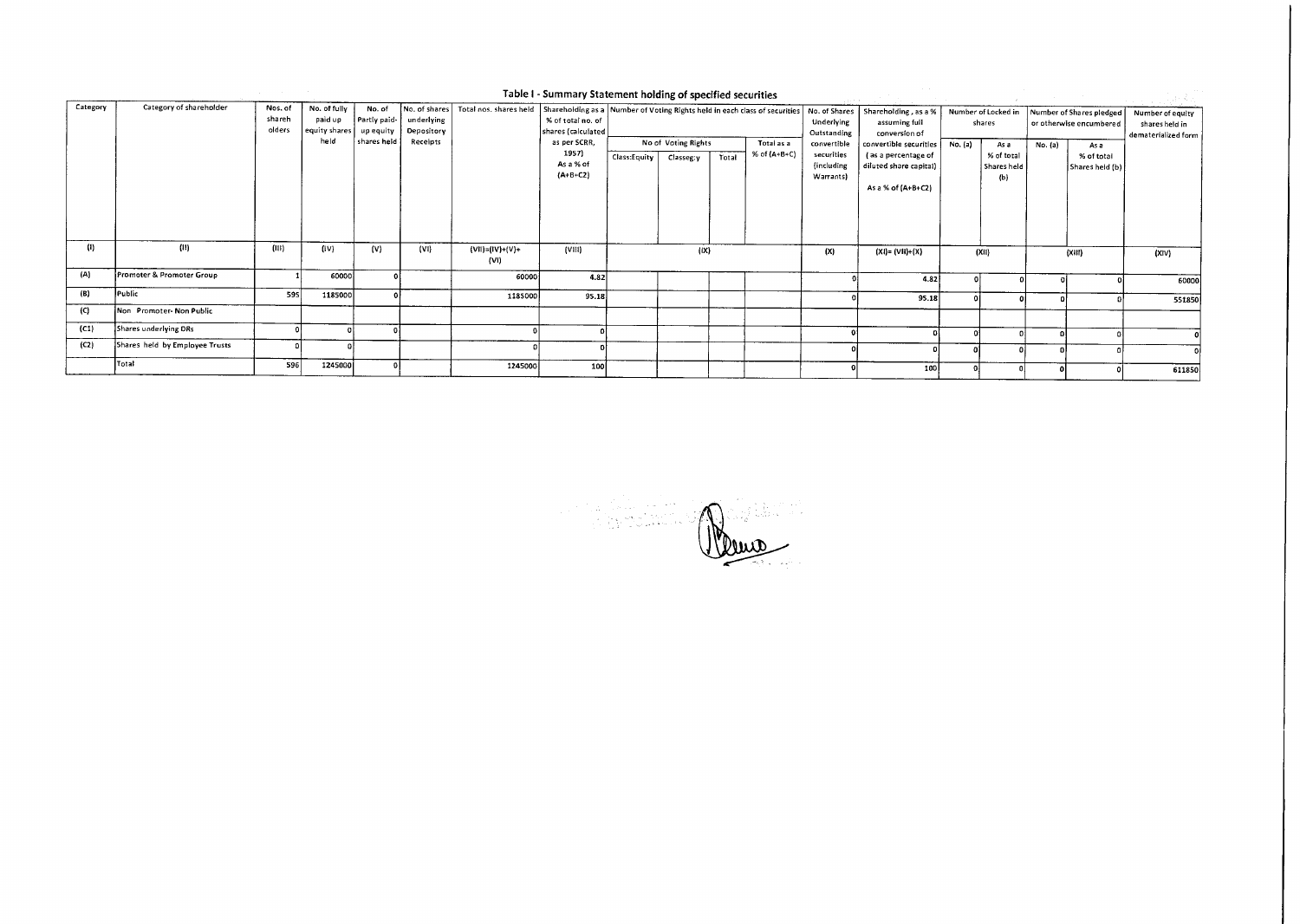|      | Category & Name of the Shareholders                                        | PAN        | shareholder | paid up<br>equity<br>shares held | No. of No. of fully Partly paid-up<br>equity shares<br>held | underlying<br>Depository<br>Receipts | Nos. of shares Total nos. shares held | Shareholding %<br>calculated as per<br><b>SCRR, 1957</b><br>As a % of<br>$[A+B+C2]$ | Class X | Number of Voting Rights held in each class of<br>Class V | Total | securities<br>No of Voting Rights Total as a %<br>of Total<br>Voting<br>rights | Underlying<br>Outstanding<br>convertible<br>securities<br>(including)<br>Warrants) | No. of Shares Shareholding, as a %<br>assuming full<br>conversion of<br>convertible securities.<br>(as a percentage of<br>diluted share capital)<br>as a<br>% of A+B+C2 | No. (a) | Number of Locked in<br>As al<br>% of total<br>Shares held | shares pledged or otherwise<br>No. (a) | <b>Number of Shares</b><br>encumbered<br>Asa<br>% of total<br>share s<br>held (b) | Number of<br>equity shares<br>held in<br>dematerializ ed<br>form |
|------|----------------------------------------------------------------------------|------------|-------------|----------------------------------|-------------------------------------------------------------|--------------------------------------|---------------------------------------|-------------------------------------------------------------------------------------|---------|----------------------------------------------------------|-------|--------------------------------------------------------------------------------|------------------------------------------------------------------------------------|-------------------------------------------------------------------------------------------------------------------------------------------------------------------------|---------|-----------------------------------------------------------|----------------------------------------|-----------------------------------------------------------------------------------|------------------------------------------------------------------|
|      | (1)                                                                        | (11)       | (III)       | (IV)                             | (w)                                                         | (VI)                                 | $(VII) = (IV) + (V) + (VI)$           | (VIII)                                                                              |         | (IX)                                                     |       |                                                                                | (X)                                                                                | $(XI) = (VII)+(X)$                                                                                                                                                      | (XII)   |                                                           | (XIII)                                 |                                                                                   | (XIV)                                                            |
|      | Indian                                                                     |            |             |                                  |                                                             |                                      |                                       |                                                                                     |         |                                                          |       |                                                                                |                                                                                    |                                                                                                                                                                         |         |                                                           |                                        |                                                                                   |                                                                  |
| l(a) | Individual/Hindu Undivided Family                                          |            |             | 60000                            |                                                             |                                      | 60000                                 | 4.82                                                                                |         |                                                          |       |                                                                                |                                                                                    | 4.82                                                                                                                                                                    |         | 0.00                                                      |                                        | 0.00                                                                              | 60000                                                            |
|      | PAWAN KUMAR AGGARWAL                                                       | AAEPA6276C |             | 60000                            |                                                             |                                      | 60000                                 | 4.82                                                                                |         |                                                          |       |                                                                                |                                                                                    | 4.82                                                                                                                                                                    |         | o.co)                                                     |                                        | 0.00                                                                              | 60000                                                            |
| (Ы   | Central Government/State Government(s)                                     |            |             |                                  |                                                             |                                      |                                       |                                                                                     |         |                                                          |       |                                                                                |                                                                                    | 0.00                                                                                                                                                                    |         | 0.00                                                      |                                        | 0.00                                                                              | -oi                                                              |
| (c)  | Financial Institutions/Banks                                               |            |             |                                  |                                                             |                                      |                                       |                                                                                     |         |                                                          |       |                                                                                |                                                                                    | D.00                                                                                                                                                                    |         | 0.00                                                      |                                        | 0.00                                                                              | പ                                                                |
| (d)  | Any Other (Specity)                                                        |            |             |                                  |                                                             |                                      |                                       |                                                                                     |         |                                                          |       |                                                                                |                                                                                    | 0.00                                                                                                                                                                    |         | 0.00                                                      |                                        | 0,00                                                                              | $\mathbf{r}$                                                     |
|      | Sub Total (A)(1)                                                           |            |             | 60000                            |                                                             |                                      | 60000                                 | 4.82                                                                                |         |                                                          |       |                                                                                |                                                                                    | 4.82                                                                                                                                                                    |         | 0.00                                                      |                                        | 0.00                                                                              | 60000                                                            |
|      | Foreign                                                                    |            |             |                                  |                                                             |                                      |                                       |                                                                                     |         |                                                          |       |                                                                                |                                                                                    |                                                                                                                                                                         |         |                                                           |                                        |                                                                                   |                                                                  |
| (a)  | Individual/Non Resident Individual/Foreing Individual                      |            |             |                                  |                                                             |                                      |                                       |                                                                                     |         |                                                          |       |                                                                                |                                                                                    | 0.00                                                                                                                                                                    |         | 0.00                                                      |                                        | 0.00                                                                              |                                                                  |
| (b)  | Government                                                                 |            |             |                                  |                                                             |                                      |                                       |                                                                                     |         |                                                          |       |                                                                                |                                                                                    | 0.00                                                                                                                                                                    |         | 0.00                                                      |                                        | 0.00                                                                              |                                                                  |
| (c)  | Institutions                                                               |            |             | $\mathbf{a}$                     |                                                             |                                      |                                       |                                                                                     |         |                                                          |       |                                                                                |                                                                                    | 0.00                                                                                                                                                                    |         | 0.00                                                      |                                        | 0.00                                                                              |                                                                  |
| (d)  | Foreign Portfolio Investor                                                 |            |             | $\mathbf{a}$                     |                                                             |                                      |                                       |                                                                                     |         |                                                          |       |                                                                                |                                                                                    | 0.00                                                                                                                                                                    |         | 0.00                                                      |                                        | 0.00                                                                              |                                                                  |
| (e)  | Any Other (Specity)                                                        |            |             | $\mathbf{a}$                     |                                                             |                                      |                                       |                                                                                     |         |                                                          |       |                                                                                |                                                                                    | 0.00                                                                                                                                                                    |         | 0.00                                                      |                                        | 0.00                                                                              |                                                                  |
|      | Sub Total (A)(2)                                                           |            |             |                                  | n                                                           |                                      |                                       |                                                                                     |         |                                                          |       |                                                                                |                                                                                    | 0.00                                                                                                                                                                    |         | 0.00                                                      |                                        | 0.00                                                                              |                                                                  |
|      | Total Shareholding of Promoter and Promoter Group<br>$(A) = (A)(1)+(A)(2)$ |            |             | 60000                            |                                                             |                                      | 60000                                 | 4.82                                                                                |         |                                                          |       |                                                                                |                                                                                    | 4.82                                                                                                                                                                    |         | 0.00                                                      |                                        | 0.00                                                                              | 60000                                                            |

Table II - Statement showing shareholding pattern of the Promoter and Promoter Group

Remo

 $\sim$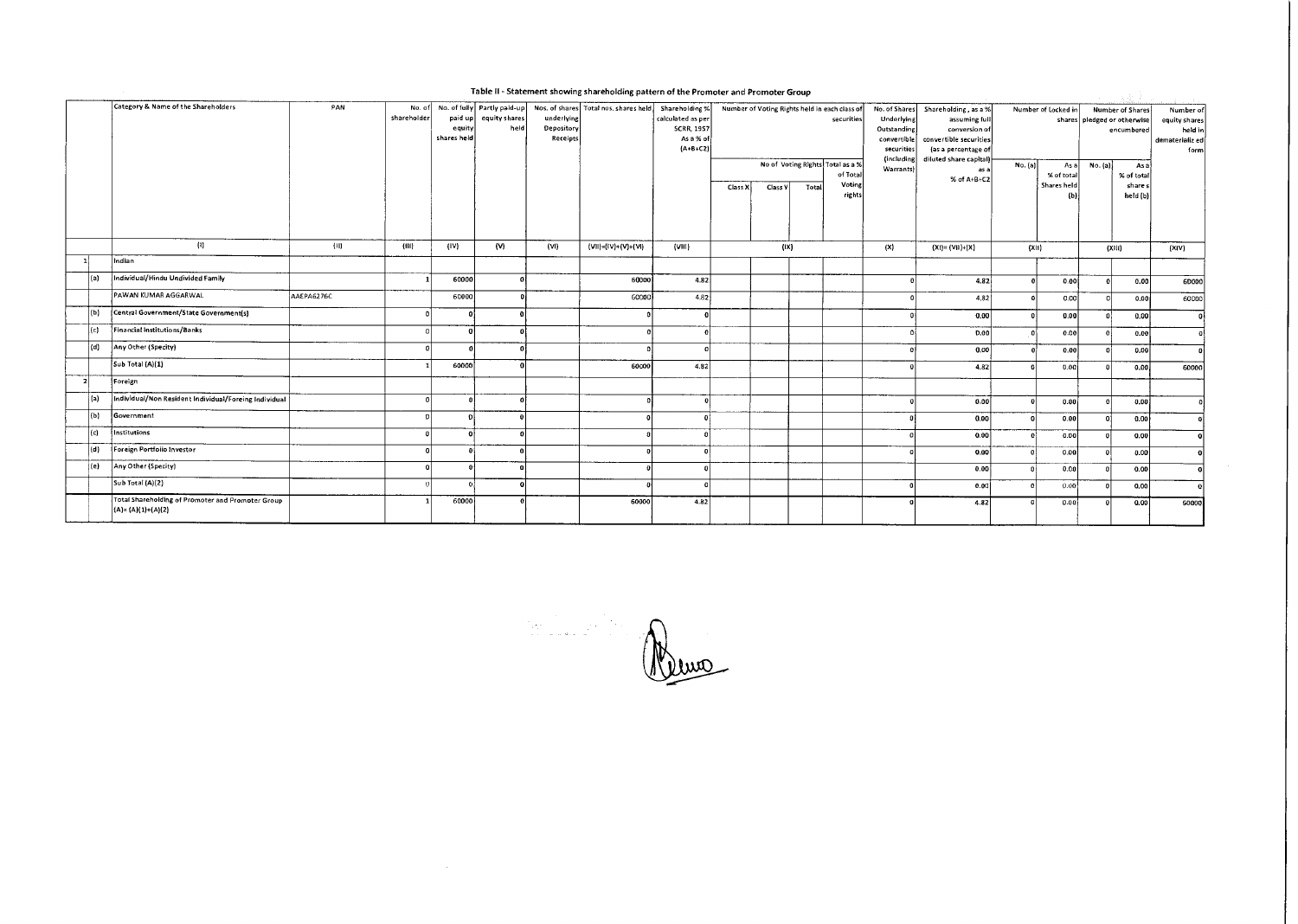|    |                                                                                    |            |                         |                                            |                                          | Table III - Statement showing shareholding pattern of the Public shareholder |                                 |                                                   |         |                     |               |                                                          |                                                           |                                                                                                |              |                                       |                            |                                                             |                                                          |
|----|------------------------------------------------------------------------------------|------------|-------------------------|--------------------------------------------|------------------------------------------|------------------------------------------------------------------------------|---------------------------------|---------------------------------------------------|---------|---------------------|---------------|----------------------------------------------------------|-----------------------------------------------------------|------------------------------------------------------------------------------------------------|--------------|---------------------------------------|----------------------------|-------------------------------------------------------------|----------------------------------------------------------|
|    | Category & Name of the<br>Shareholders                                             | PAN        | Nos. of shareh<br>older | No. of fully paid up<br>equity shares held | Partly paid-<br>up equity<br>shares held | Nos. of shares<br>underlying<br>Depository<br>Receipts                       | Total nos.<br>shares held       | Sharehol<br>ding %<br>calculate d<br>as per SCRR, |         | No of Voting Rights | of securities | Number of Voting Rights held in each class<br>Total as a | No. of Shares<br>Underlying<br>Outstanding<br>convertible | Total<br>shareholding,<br>as a %<br>assuming full                                              | No. (a)      | Number of Locked in<br>shares<br>As a | No.                        | Number of Shares pledged or<br>otherwise encumbered<br>As a | Number of<br>equity shares<br>held in<br>dematerializ ed |
|    |                                                                                    |            |                         |                                            |                                          |                                                                              |                                 | 1957<br>As a % of<br>$(A+B+C2)$                   | Class X | Class Y             | Total         | % of Total<br>Voting<br>rights                           | securities<br>(including<br>Warrants)                     | conversion of<br>convertible<br>securities (as a<br>percentage of<br>diluted share<br>capital) |              | % of total<br>Shar es<br>held (b)     | (Not<br>applicable)<br>(a) | % of total<br>shares held<br>(Not applic<br>able) (b)       | form                                                     |
|    | (1)                                                                                | (11)       | (111)                   | (IV)                                       | (V)                                      | (V)                                                                          | $(VH) = (IV) + ($<br>$V$ )+(VI) | (VIII)                                            |         |                     | (IX)          |                                                          | (X)                                                       | $(X1) = (V11)+(X)$                                                                             |              | (X 1)                                 |                            | (XIII)                                                      | (XIV)                                                    |
|    | Institutions                                                                       |            |                         |                                            |                                          |                                                                              |                                 |                                                   |         |                     |               |                                                          |                                                           |                                                                                                |              |                                       |                            |                                                             |                                                          |
|    | (a) Mutual Fund                                                                    |            | $\Omega$                | $\mathbf{o}$                               | ol                                       |                                                                              | ۵İ                              | -ol                                               |         |                     |               |                                                          |                                                           |                                                                                                | $\Omega$     | 0.00                                  |                            | 0.001                                                       | 0                                                        |
|    | (b) Venture Capital Funds                                                          |            | $\Omega$                | $\overline{\mathfrak{o}}$                  | 0                                        |                                                                              | ۵l                              | -ol                                               |         |                     |               |                                                          | $\Omega$                                                  |                                                                                                | -ol          | 0.00                                  |                            | 0.00                                                        |                                                          |
|    | (c) Alternate Investment Funds                                                     |            | $\Omega$                | $\mathbf{0}$                               | ol                                       |                                                                              | $\Omega$                        | οl                                                |         |                     |               |                                                          | $\Omega$                                                  |                                                                                                | $\Omega$     | 0.00                                  |                            | 0.00                                                        | $\mathbf{0}$                                             |
|    | (d) Foreign Venture Capital Investor                                               |            | $\Omega$                | $\mathbf{o}$                               |                                          |                                                                              |                                 |                                                   |         |                     |               |                                                          |                                                           |                                                                                                |              |                                       |                            |                                                             | $\Omega$                                                 |
|    |                                                                                    |            |                         |                                            |                                          |                                                                              |                                 |                                                   |         |                     |               |                                                          |                                                           |                                                                                                |              | 0.00                                  |                            | 0.00                                                        | $\boldsymbol{0}$                                         |
|    | (e) Foreign Portfolio Investors                                                    |            | $\mathbf 0$             | $\circ$                                    | -ol                                      |                                                                              |                                 | -nl                                               |         |                     |               |                                                          | $\Omega$                                                  |                                                                                                | ٥I           | 0.00                                  | $\Omega$                   | 0.00                                                        | $\mathbf{0}$                                             |
|    | (f) Financial Institutions/Banks                                                   |            | $\Omega$                | $\circ$                                    | -ol                                      |                                                                              | $\mathbf{0}$                    | -ol                                               |         |                     |               |                                                          | $\Omega$                                                  | $\Omega$                                                                                       | $\mathbf{0}$ | 0.00                                  |                            | 0.00                                                        | -ol                                                      |
|    | (g) Insurance Companies                                                            |            | 0                       | $\mathbf{o}$                               | Ő                                        |                                                                              | $\Omega$                        | $\Omega$                                          |         |                     |               |                                                          | $\sqrt{2}$                                                | 0                                                                                              | 0            | 0.00                                  |                            | 0.00                                                        | οl                                                       |
|    | (h) Providend Fund/Pensions Funds                                                  |            | $\Omega$                |                                            |                                          |                                                                              |                                 |                                                   |         |                     |               |                                                          |                                                           | $\Omega$                                                                                       | ٥l           | 0.00                                  |                            | 0.00                                                        | ٥I                                                       |
|    | (i) Any Other Specify                                                              |            | 0                       | 0                                          | $\Omega$                                 |                                                                              | O.                              | 0                                                 |         |                     |               |                                                          |                                                           |                                                                                                |              |                                       |                            |                                                             |                                                          |
|    | Sub Total (B)(1)                                                                   |            | -ol                     | o                                          | $\Omega$                                 |                                                                              | 0.                              | o                                                 |         |                     |               |                                                          | ٥l                                                        | $\mathbf{0}$                                                                                   | 0            | 0.00                                  | 0                          | 0.00                                                        | $\mathbf{0}$                                             |
|    | Central Government/State                                                           |            | $\theta$                |                                            |                                          |                                                                              |                                 |                                                   |         |                     |               |                                                          | 0                                                         |                                                                                                | $\Omega$     | 0.00                                  | n                          | 0.00                                                        | 0                                                        |
|    | Government/President of India                                                      |            |                         |                                            |                                          |                                                                              |                                 |                                                   |         |                     |               |                                                          |                                                           |                                                                                                |              | 0.00                                  |                            | 0.00                                                        | ۵İ                                                       |
|    | Sub Total (B)(2)                                                                   |            | οl                      | ol                                         | οl                                       |                                                                              |                                 |                                                   |         |                     |               |                                                          |                                                           | e                                                                                              | 0            | 0.00                                  | $\Omega$                   | 0.00                                                        | $\Omega$                                                 |
| اڌ | Non-Institutions                                                                   |            |                         |                                            |                                          |                                                                              |                                 |                                                   |         |                     |               |                                                          |                                                           |                                                                                                |              |                                       |                            |                                                             |                                                          |
|    | (a)<br>1. Individual Shareholders<br>holding Nominal Share Capital<br>Up to 2 Lacs |            | 589                     | 1060100                                    | Ωl                                       |                                                                              | 1060100                         | 85.15                                             |         |                     |               |                                                          |                                                           | 85.15                                                                                          |              | 0,00                                  |                            | 0.00                                                        | 515550                                                   |
|    | SATYA VIR GOEL                                                                     | AAHPG0763D |                         | 17000                                      | οl                                       |                                                                              | 17000                           | 1.37                                              |         |                     |               |                                                          |                                                           | 1.37                                                                                           |              | 0.00                                  | $\Omega$                   | 0.00                                                        | 9000                                                     |
|    | MUKESH KUMAR                                                                       | APXPK16618 |                         | 14600                                      | $\Omega$                                 |                                                                              | 14600                           | 1.17                                              |         |                     |               |                                                          |                                                           | 1.17                                                                                           |              | 0.00                                  | $\Omega$                   | 0.00                                                        | 4100                                                     |
|    | 2. Individual Shareholders<br>holding Nominal Share Capital<br>Above 2 Lacs        |            |                         |                                            |                                          |                                                                              |                                 | $\Omega$                                          |         |                     |               |                                                          |                                                           |                                                                                                |              | 0.00                                  |                            | 0.00                                                        |                                                          |
|    | (b) NBFCs Registered with RBI                                                      |            | οl                      | 0                                          | $\Omega$                                 |                                                                              | $\Omega$                        | $\Omega$                                          |         |                     |               |                                                          | ۵l                                                        | 0                                                                                              | $\Omega$     | 0.00                                  | $\Omega$                   | 0.00                                                        | $\Omega$                                                 |
|    | (c) Employee Trusts                                                                |            | 0                       | 0                                          | o                                        |                                                                              | O.                              | $\circ$                                           |         |                     |               |                                                          | $\Omega$                                                  | <sup>o</sup>                                                                                   | ol           | 0.00                                  | ΩI                         | 0.00                                                        | $\mathbf{0}$                                             |
|    | (d) Overseas Depositories (Holding<br>DRs) (Balancing Figure)                      |            | $\Omega$                |                                            |                                          |                                                                              |                                 |                                                   |         |                     |               |                                                          |                                                           |                                                                                                | o            | 0.00                                  |                            | 0.00                                                        | Ωl                                                       |
|    | (e) Any other (Specity)                                                            |            |                         |                                            |                                          |                                                                              |                                 |                                                   |         |                     |               |                                                          |                                                           |                                                                                                |              |                                       |                            |                                                             |                                                          |
|    | (e1) Bodies Corporate                                                              |            | $\ddot{\bf{a}}$         | 123700                                     | ol                                       |                                                                              | 123700                          | 9.94                                              |         |                     |               |                                                          | ol                                                        | 9.94                                                                                           | $\mathbf 0$  | 0.00                                  | ٥l                         | 0.00                                                        |                                                          |
|    | ASHWATHMA CONSTRUCTION<br>PVT LTD                                                  | A75        |                         | \$1000                                     | ി                                        |                                                                              | 51000                           | 4.1                                               |         |                     |               |                                                          |                                                           | 4.1                                                                                            | ſ            | 0.00                                  | $\Omega$                   | 0.00                                                        | 36300<br>n.                                              |
|    | KEI CABLES PVT. LTD.                                                               | AAACK54451 |                         | 36300                                      | $\Omega$                                 |                                                                              | 363D0                           | 2.92                                              |         |                     |               |                                                          |                                                           | 2.92                                                                                           | $\circ$      | 0.00                                  | $\Omega$                   | 0.00                                                        |                                                          |
|    | KEI INTERNATIONAL LTD                                                              | AAACK1211E |                         | 34900                                      | ol                                       |                                                                              | 34900                           | 2.8                                               |         |                     |               |                                                          |                                                           | 2.8                                                                                            | $\mathbf 0$  | 0.00                                  | $\Omega$                   | 0.00                                                        | 36300                                                    |
|    | (e2) Non Resident Indians                                                          |            | $\Omega$                | $\Omega$                                   | 0                                        |                                                                              | $\Omega$                        | $^{\circ}$                                        |         |                     |               |                                                          |                                                           |                                                                                                | $\Omega$     | 0.00                                  |                            |                                                             | $\mathbf{0}$                                             |
|    | (e3) Resident Indian Huf                                                           |            | $\overline{2}$          | 1200                                       | οl                                       |                                                                              | 1200                            | [0.1]                                             |         |                     |               |                                                          | $\Omega$                                                  | οl                                                                                             | $\mathbf{0}$ |                                       | $\Omega$                   | 0.00                                                        | $\Omega$                                                 |
|    | $(e4)$ Trusts                                                                      |            | 0                       | οİ                                         | $\mathbf{0}$                             |                                                                              |                                 | -oi                                               |         |                     |               |                                                          |                                                           | 0,1                                                                                            |              | 0.00                                  | $\Omega$                   | 0.00                                                        | $\Omega$                                                 |
|    | (e5) Clearing Members/House                                                        |            | 0                       | ٥ļ                                         | οl                                       |                                                                              |                                 | 0 <sub>i</sub>                                    |         |                     |               |                                                          | n                                                         | $\overline{0}$                                                                                 | $\mathbf{0}$ | 0.00                                  | $\mathbf 0$                | 0.00                                                        | $\mathbf 0$                                              |
|    | (e6) Others                                                                        |            | - o l                   | $\circ$                                    | ol                                       |                                                                              |                                 | 0 <sup>1</sup>                                    |         |                     |               |                                                          | $\Omega$<br>$\Omega$                                      | ol                                                                                             | 0            | 0.00                                  | $\Omega$                   | 0.00                                                        | $\Omega$                                                 |
|    | $(e7)$ IEPF                                                                        |            | - ol                    | $\Omega$                                   | $\circ$                                  |                                                                              |                                 | $\Omega$                                          |         |                     |               |                                                          |                                                           | $\Omega$                                                                                       | ol           | 0.00                                  | $\circ$                    | 0.00                                                        | $\Omega$                                                 |
|    | Sub Total (B)(3)                                                                   |            | 599                     | 1185000                                    | -01                                      |                                                                              | 118500                          | 95.18                                             |         |                     |               |                                                          | $\Omega$                                                  | $\Omega$                                                                                       | ol           | 0.00                                  | $\Omega$                   | 0.00                                                        | $\mathbf{0}$                                             |
|    | Total Public Shareholding (B)=                                                     |            | <b>S95</b>              | 1185000                                    |                                          |                                                                              |                                 |                                                   |         |                     |               |                                                          |                                                           | 95.18                                                                                          | $\Omega$     | 0.00                                  |                            | 0.00                                                        | 551850                                                   |
|    | $(B)(1) + (B)(2) + B(3)$                                                           |            |                         |                                            | $\circ$                                  |                                                                              | 1185000                         | 95.18                                             |         |                     |               |                                                          |                                                           | 95.18                                                                                          | $\Omega$     | 0.00                                  | $\Omega$                   | 0.00                                                        | 551850                                                   |

Charles Marian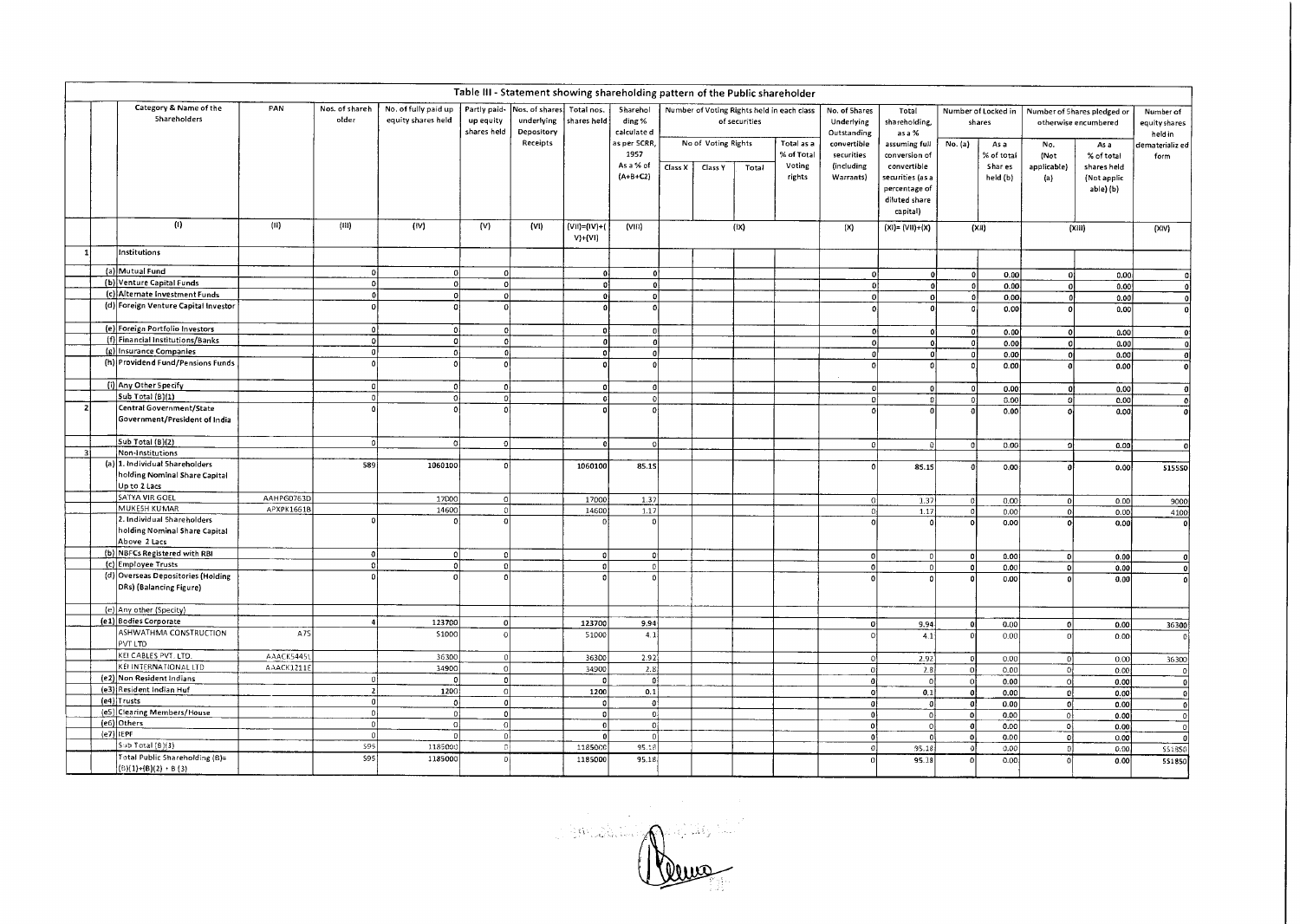|     |                                                                                                  |      |                       |                             |                                                       |                                                        |                                    | Table IV - Statement showing shareholding pattern of the Non Promoter- Non Public shareholder |                                                                                                                                             |         |                                                                      |                                                              |                                               |                        |                                                     |              |                                       |                                     |                     |
|-----|--------------------------------------------------------------------------------------------------|------|-----------------------|-----------------------------|-------------------------------------------------------|--------------------------------------------------------|------------------------------------|-----------------------------------------------------------------------------------------------|---------------------------------------------------------------------------------------------------------------------------------------------|---------|----------------------------------------------------------------------|--------------------------------------------------------------|-----------------------------------------------|------------------------|-----------------------------------------------------|--------------|---------------------------------------|-------------------------------------|---------------------|
|     | Category & Name of the Shareholders                                                              | PAN  | No. of<br>shareholder | No. of fully<br>shares held | Partly paid-up<br>paid up equity   equity shares held | Nos, of shares<br>underlying<br>Depository<br>Receipts | Total no.<br>shares held           | calculate d as per<br><b>SCRR, 1957</b><br>As a % of                                          | Sharehol ding %   Number of Voting Rights held in each class of securities<br>No of Voting Rights<br>Total as a % of<br><b>Total Voting</b> |         | No. of Shares<br>Underlying<br>Outstanding<br>convertible securities | Total shareholding, as<br>a % assuming full<br>conversion of | Number of Locked in<br>shares                 |                        | Number of Shares pledged or<br>otherwise encumbered |              | Number of<br>equity shares<br>held in |                                     |                     |
|     |                                                                                                  |      |                       |                             |                                                       |                                                        |                                    | $(A + B + C2)$                                                                                |                                                                                                                                             |         |                                                                      | (including Warrants)                                         | convertible securities<br>(as a percentage of | No.                    | As a<br>% of total                                  | No.<br>(Not  | As a<br>% of total                    | dematerializ ed<br>form             |                     |
|     |                                                                                                  |      |                       |                             |                                                       |                                                        |                                    |                                                                                               | Class X                                                                                                                                     | Class Y | Total                                                                | rights                                                       |                                               | diluted share capital) |                                                     | Shar es held | applicable)                           | share sheld<br>(Not applic<br>able) | (Not<br>Applicable) |
|     | $\{0\}$                                                                                          | (II) | (HI)                  | (VV)                        | (v)                                                   | (VI)                                                   | $  (V(i) = ( V ) +  V  +  $<br>VII | (VIII)                                                                                        |                                                                                                                                             |         | (IX)                                                                 |                                                              | (X)                                           | (XI)= (VII)+(X)        |                                                     | (XII)        |                                       | (XH)                                | (XIV)               |
|     | Custodian/DR                                                                                     |      |                       |                             |                                                       |                                                        |                                    |                                                                                               |                                                                                                                                             |         |                                                                      |                                                              |                                               |                        |                                                     |              |                                       |                                     |                     |
| (a) | Name of DR Holder (if Availabte)                                                                 |      |                       |                             |                                                       |                                                        |                                    |                                                                                               |                                                                                                                                             |         |                                                                      |                                                              |                                               |                        |                                                     | 0.00         |                                       | 0.00                                |                     |
|     | <b>Employees Benefit Trust (Under SEBI</b><br>(Share Based Employee Benefit)<br>Regulation 2014) |      |                       |                             |                                                       |                                                        |                                    |                                                                                               |                                                                                                                                             |         |                                                                      |                                                              |                                               |                        |                                                     |              |                                       |                                     |                     |
| (a) | Name of DR Holder (if Available)                                                                 |      |                       |                             |                                                       |                                                        |                                    |                                                                                               |                                                                                                                                             |         |                                                                      |                                                              |                                               |                        |                                                     | 0.00         |                                       | $ 0.00\rangle$                      |                     |
|     | Total Non Promoter Non Public<br>Shareholding $(C)=(C)(1)+(C)(2)$                                |      |                       |                             |                                                       |                                                        |                                    |                                                                                               |                                                                                                                                             |         |                                                                      |                                                              |                                               |                        |                                                     | 0.00         |                                       | 001                                 |                     |

 $\label{eq:2} \begin{split} \mathcal{L}_{\text{max}}(\mathcal{L}_{\text{max}}) = \mathcal{L}_{\text{max}}(\mathcal{L}_{\text{max}}) \end{split}$  $\mathbb{R}$